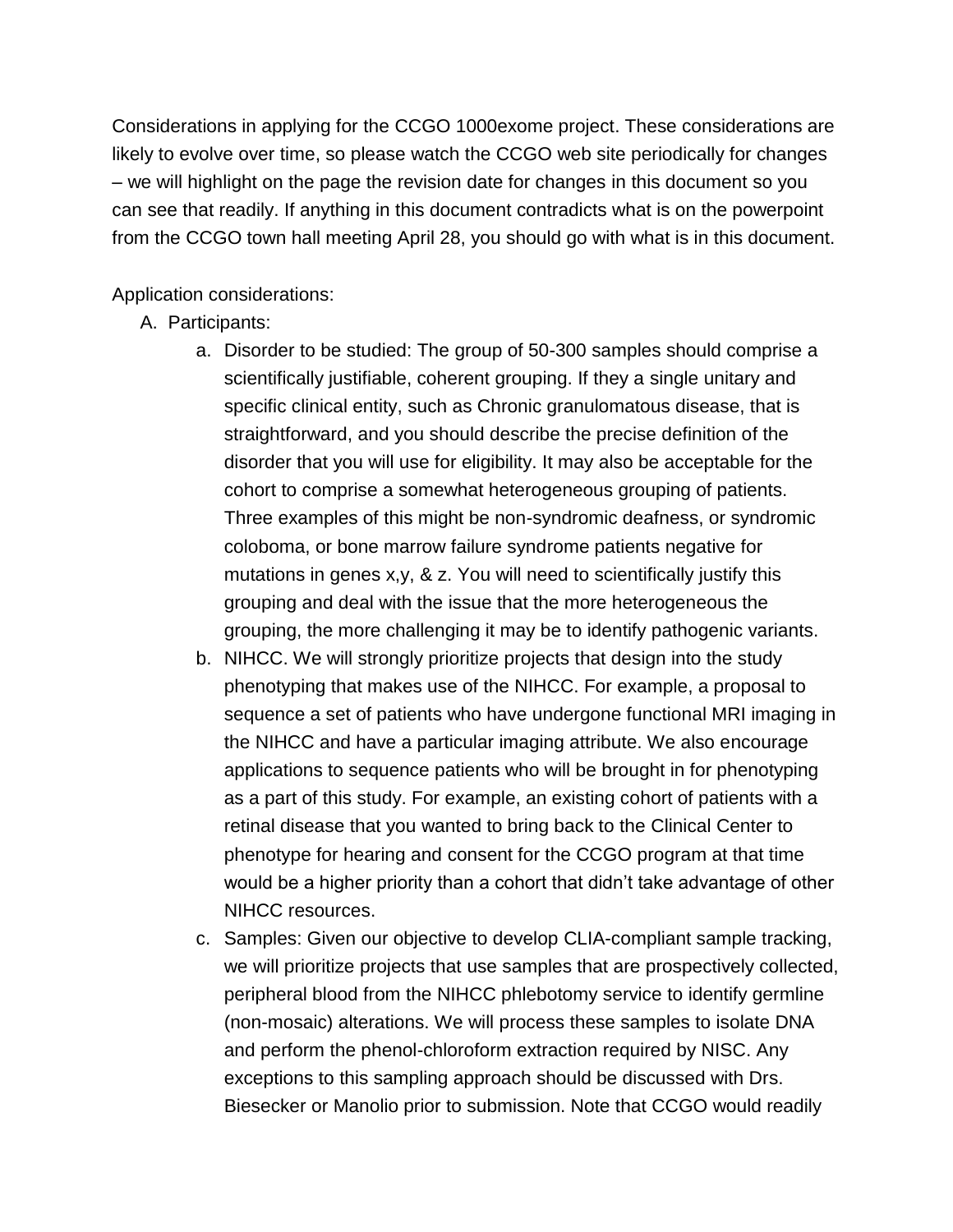consider a project where participants were brought in to the NIHCC and underwent CLIA-compliant blood sampling and some other type of sampling (e.g., tumor biopsy), where CCGO processed the blood sample through its routine sequencing pipeline and the PI isolated DNA from the tumor and submitted that to NISC for research sequencing at their expense. Such projects should be discussed with Drs. Biesecker or Manolio, and Dr. Mullikin prior to submission.

- B. Return of results
	- a. Primary findings. We will prioritize projects where the investigator is committed to the return of individual positive test results that meet standards for analytic and clinical validity. This aspect of the study must be reviewed and approved by the PI's IRB. We will provide suggested language for your protocol and consent. We recognize that a minority of participants may receive a result and for some projects, it may not be appropriate to return primary results (if this is anticipated to be the case, an explanation of this in the application would be helpful). Because of complex issues relating to recent policy changes at the FDA, it will be necessary for the investigator to seek CLIA validation of their primary variants beyond that of the CLIA exome. This can be done by CLIA validation in house or through clinical service laboratories. We will provide help in obtaining necessary clearances through the FDA.
	- b. Secondary findings. Developing infrastructure to do comprehensive clinical genomics in the NIHCC is a long-term goal of this program. We are starting small by performing secondary findings analysis (incidental findings) routinely on CCGO exomes. This will likely involve routine analysis of variants in a limited gene panel (most likely the ACMG list, see PMID 23788249) with generation of a clinical report that will be entered into CRIS. Participants with positive findings will be offered medical and genetic counseling for positive findings through the NHGRI genetics consult service. We will develop a mechanism for individual patients to opt out of this mechanism after Clinical Center ethics consultation; please note that we expect the proportion of opt-out participants to be less than 5%. It is important for the success of this program that this aspect be carried out for the great majority of the patients. To that end, researchers should only submit a CCGO application if they are supportive of this objective. This aspect of the study must also be reviewed and approved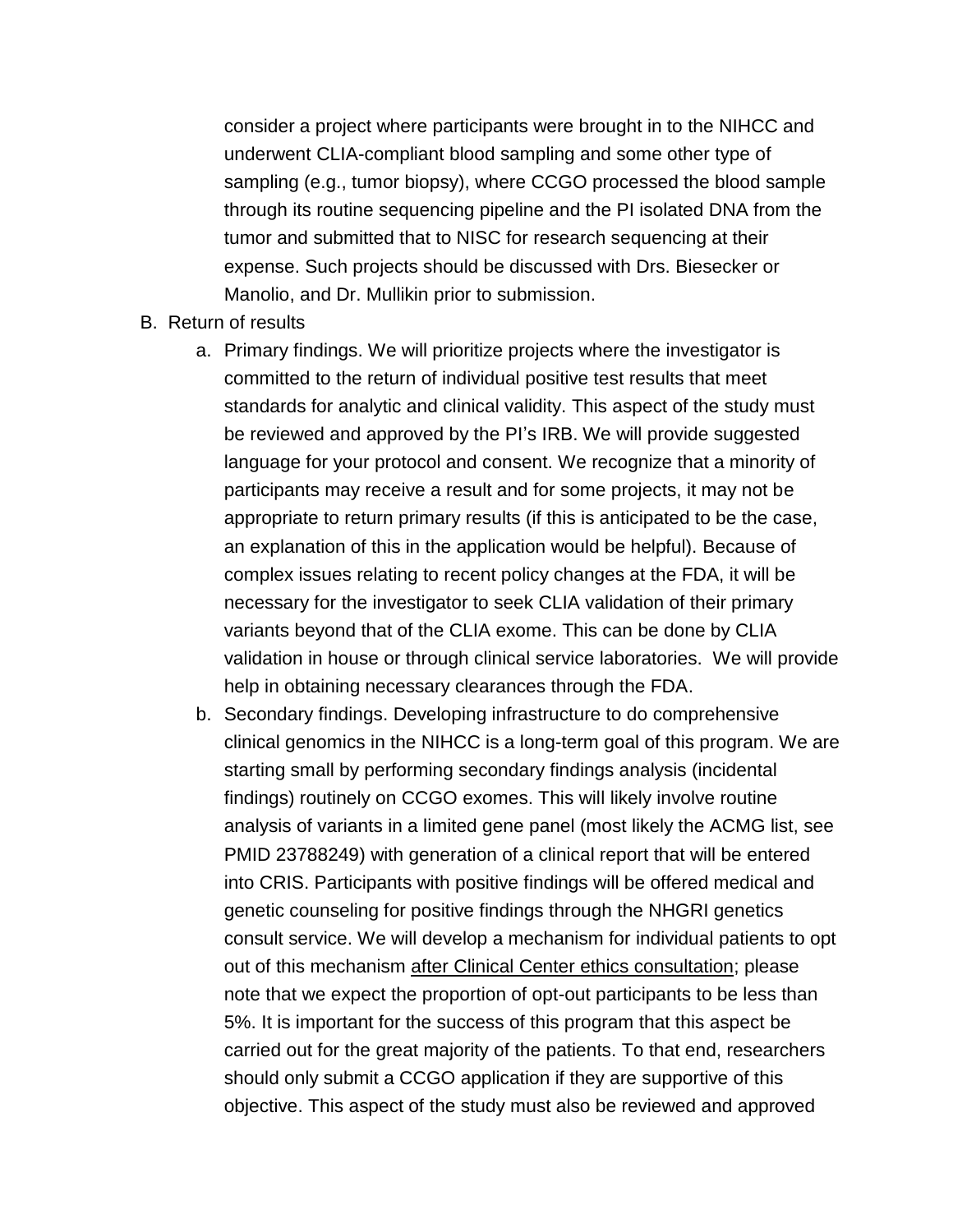by the PI's IRB. We will provide suggested language for your protocol and consent. As discussed at the town hall, we have no intent to appropriate your research participants into NHGRI studies. At the same time, it is essential that we learn how to do secondary findings analysis rigorously and we need to build the capability to address emerging issues, which includes the FDA IDE consideration (see below). To that end, we will need to administer brief surveys of the participants once or twice regarding secondary findings and we may also survey you on how having this analysis done has affected your research program – positively or negatively. If you are interested in participating actively (not just as sample contributors) in this research we would welcome your collaboration. .

## C. Data sharing

- a. The IRP is developing a genomic data sharing plan. This plan is not yet finalized, but is very likely to include a requirement that the exome data and relevant associated phenotypic data are deposited into dbGaP and that the NIH IRP-wide rules for data sharing are followed. The PI will need to include in their application a description of the clinical data fields that will be submitted with the data deposition to dbGaP and the timeline for submission. This aspect of the study must also be reviewed and approved by the PI's IRB. We will provide suggested language for your protocol and consent.
- D. IRB review
	- a. PIs will be required to submit to the CCGO committee the IRB protocol and consent following review and approval by their IRB for the research relating to the primary research objective. As noted above, we will provide suggested language for your protocol and consent. Drs. Biesecker, Manolio, Hull, and Mr. Berkman are available to you for advice regarding this process. It is essential that the protocol and consent directly address the genomic research primary objectives, the return of results, the data sharing, and the FDA issues (see below).
	- b. The FDA is seeking increased engagement in research studies that use genomic sequencing technology that have any significant effect on patient care or medical decision-making. This is being implemented through the FDA's authority to regulate medical devices used in research, and it considers the sequencing pipeline to be a medical device. Therefore,